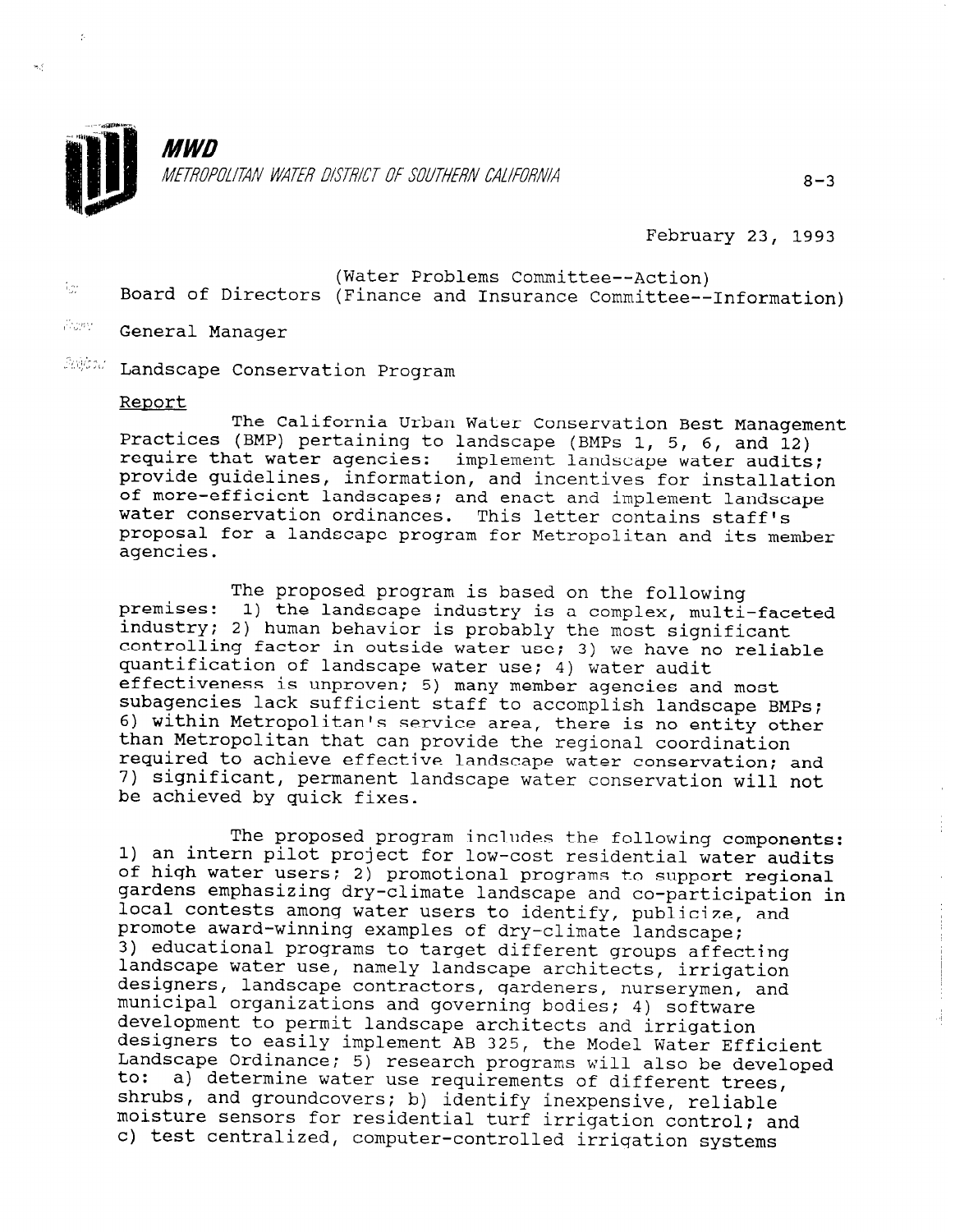Board of Directors  $-2$  - February 23, 1993

coupled with system maintenance service to reduce wasteful water use; 6) collect and disseminate pertinent water conservation information among significant green-industry segments; and 7) conduct several pilot projects to test different water audit and incentive approaches and to quantify residential and public school landscape conservation water savings.

budget, through the end of fiscal year 1993-94, is estimated to The total proposed Landscape Conservation Program be approximately \$2.4 million. The initial landscape program budget for fiscal year 1992-93 was established by staff at \$1.7 million. The proposed Landscape Conservation Program, to be implemented through fiscal year 1992-93, is approximately \$900,000. No new funds are requested to be appropriated. \$900,000. No new funds are requested to be appropriated. The<br>\$1.5 million balance needed for the proposed program would be included in the budget request for fiscal year 1993-94. A detailed outline of the proposed program budget is attached for both fiscal year 1992-93 and 1993-94.

This action is exempt from provisions of the California Environmental Quality Act in that there is no possibility that it may have a significant adverse effect on the environment.

#### Board Committee Assignments

This letter is referred to:

The Water Problems Committee for action because of its authority to advise and make recommendations with regard to policies regarding water conservation pursuant to Administrative Code Section 2481(i); and

The Finance and Insurance Committee for information because of its authority to advise and make recommendations with regard to policies regarding disposition and investment of funds pursuant to Administrative Code Section 2441(c).

### Recommendation

## WATER PROBLEMS COMMITTEE FOR ACTION.

It is recommended that your Board approve the program concept as presented. by the General Counsel. hadd that your board approve the program

Willy forme

JPW:mb:llanii

Attachment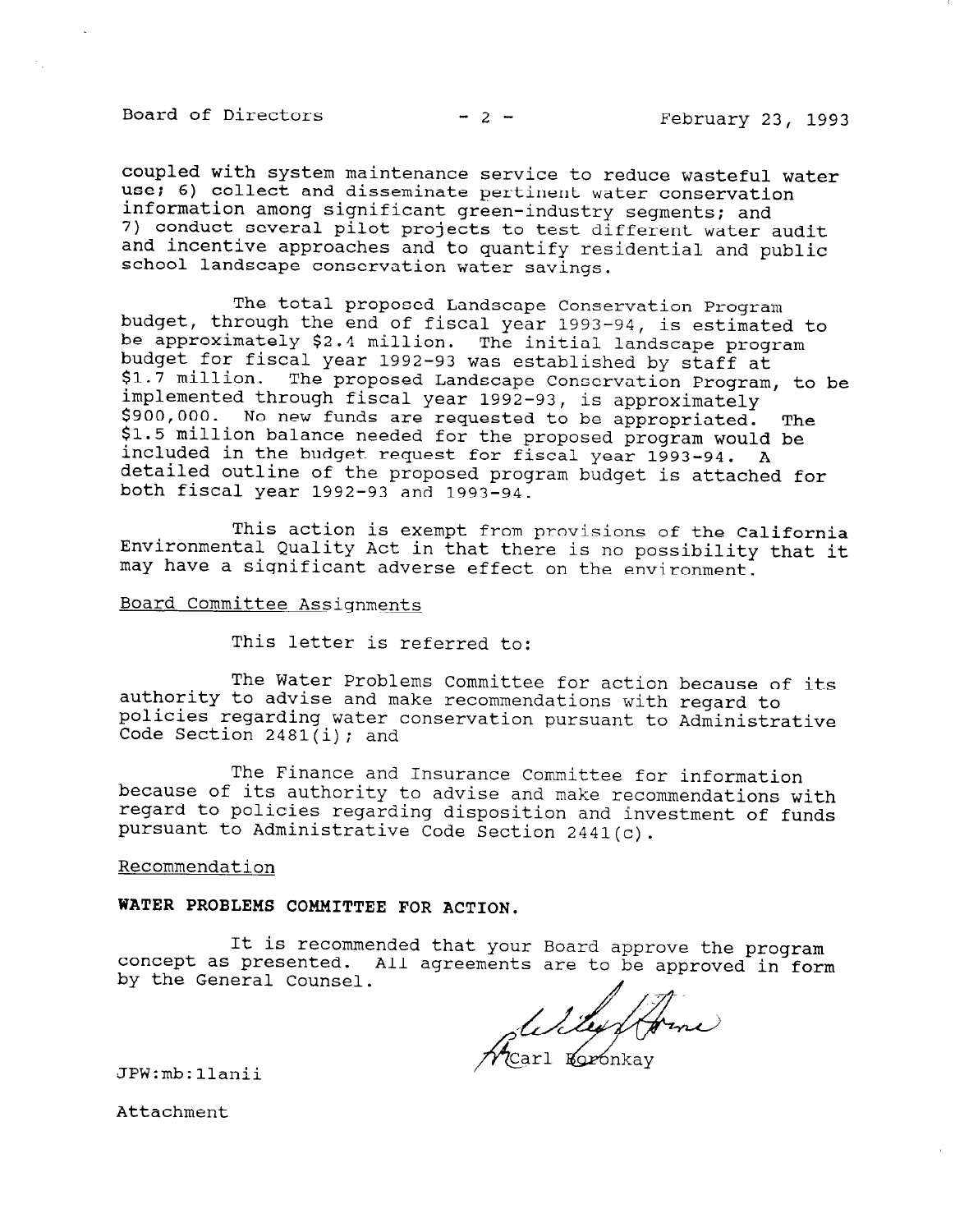# OUTLINE AND BUDGET\* FOR LANDSCAPE PROGRAM

### A. EDUCATIONAL PROGRAMS

- 1. Conservation Coordinator Training for Residential Landscape Water Conservation Workshops
	- O Develop materials for half-day workshops
		- <sup>0</sup>basic soil/plant/water relationships
		- 0 principles of dry climate landscapes
		- <sup>0</sup>basic irrigation principles
		- <sup>0</sup>maximum allowable water allowance (and techniques to stay within)
	- '0 Develop with contractor
	- '3 Co-sponsor workshops conducted by member and subagencies for retail home improvement centers, local nurseries, garden clubs, and local service clubs
	- '3 Provide course materials (See A.7 below)
	- <sup>0</sup>Budget: \$50,000
- 2. Gardeners' Irrigation "Short Course" to target landscape gardeners and landscape irrigation operators
	- $\cap$ Half-day, hands-on classes
		- Cl basic soil/plant/water relationships Cl pasic soff pranchwate
		-
		- % principles of unflormity<br>Combandits of good irrigation water management
		- C' sprinkler uniformity demonstration
		- $\circ$  introduction to drip
		- <sup>0</sup>visual props
	- 0 Contract with Cal Poly San Luis Obispo
	- 0 Promoted through local water agencies, parks departments, golf courses, local nurseries and irrigation dealerships, phone contact with local landscape contractor
	- Agencies contribute via in-kind service to promote program locally
	- Bilingual (Spanish/English)
	- 0 Promotional program and coordination support (see A.7 below)
	- 30 classes
	- Budget: \$50,000

 $\mathbf{B}$ udget figures represent full field  $\mathbf{B}$   $\mathbf{B}$   $\mathbf{C}$  and  $\mathbf{A}$   $\mathbf{C}$  and  $\mathbf{A}$   $\mathbf{C}$  and  $\mathbf{A}$   $\mathbf{C}$  and  $\mathbf{A}$   $\mathbf{C}$  and  $\mathbf{A}$   $\mathbf{C}$  and  $\mathbf{A}$   $\mathbf{C}$  and  $\mathbf{A}$   $\mathbf{C$ budget figures febresent full fiscal year amounts; f budgeted amounts for remainder of fiscal year 1992-93,<br>see Budget Summary at end of exhibit.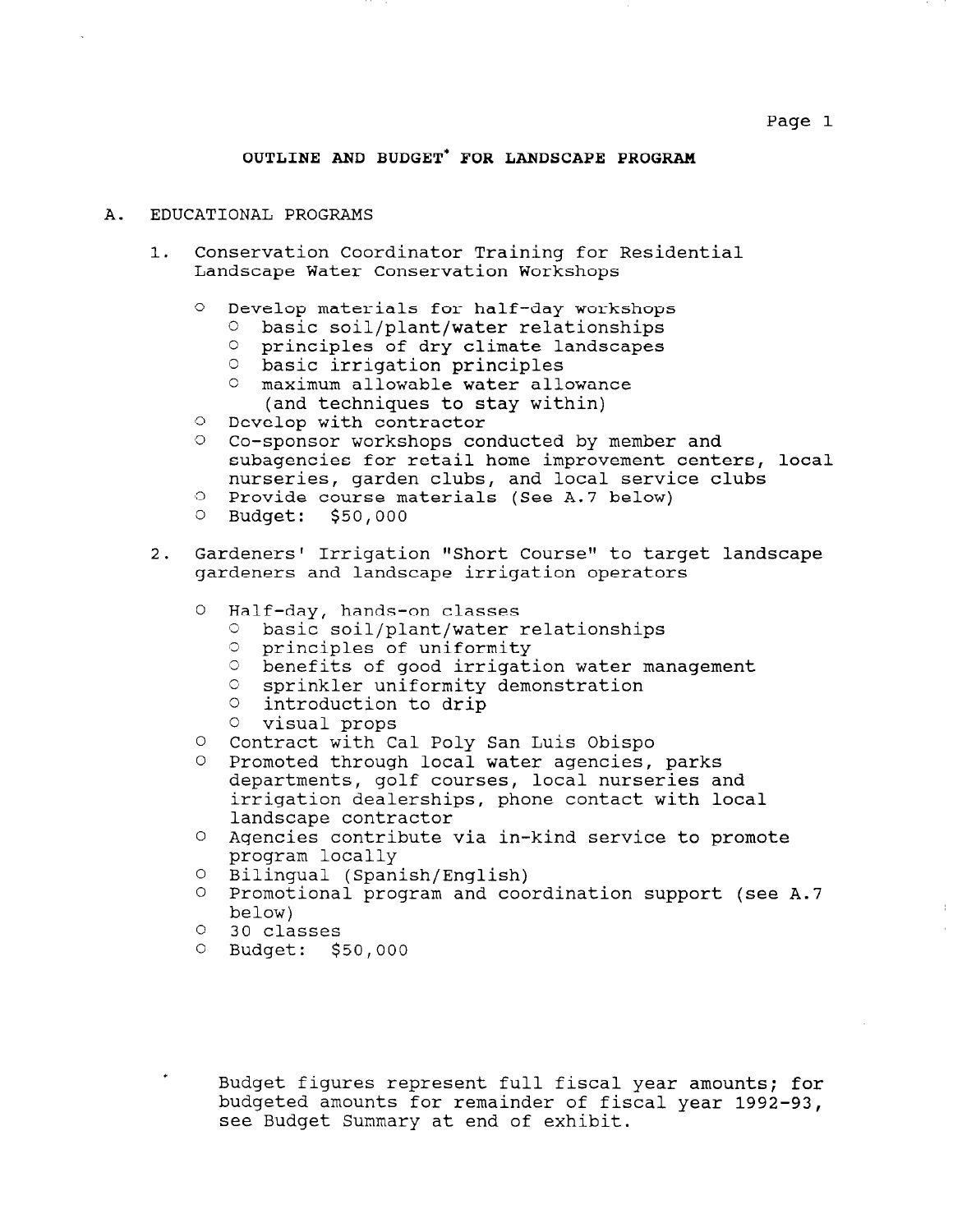- 3. Irrigation System Maintenance and Repair Courses for landscape maintenance personnel, landscape contractors, and gardeners
	- <sup>0</sup>Two six-hour courses
	- <sup>0</sup>Maintenance and basic repair of: <sup>0</sup>hydraulic components 0 electrical components
	- C Contract with Irrigation Association
	- c 25 classes 1000 participants
	-
	- c Promotional literature and support (see A.7 below)
	- c Budget: \$62,500
- 4. Landscape Irrigation Auditing and Scheduling Course to target landscape maintenance contractors, site managers, master gardeners, water agency personnel
	- C One- or two-day class
		- <sup>0</sup>audit procedures
		- 0 techniques
		- <sup>0</sup>analytic concepts
	- 0 Hands-on and concept centered
	- 0 Computer and non-computer formats
		- additional computer support from Cal Poly San Luis Obispo (see No. 5 below)
	- O Contract with UC Riverside
	- $C$  Promotional literature and support (see A.7 below)
	- C' Evaluate course effectiveness via post-course surveys
	- Budget: (\$197,200 budgeted on separate work order)
- 5. AB 325 support for architects, designers, planners, conservation coordinators
	- C' Develop software to analyze landscape water needs and to create irrigation scheduling based on requirements of AB 325 or customized local ordinance
	- C Develop a one day class (Planning for AB 325) centered on using the software for planning and landscape design in accordance with AB 325
	- 0 Contract Cal Poly San Luis Obispo for software and class development
	- C' Train interns to assist member agencies in establishing water budgets for top landscape water users
	- Cl Promotional and literature support (see A.7 below)  $\sim$  Promocional and ilterature support (so  $\sim$  8105,000
	- software and class  $-$  \$105,000<br>intern audit program  $-$  \$55,000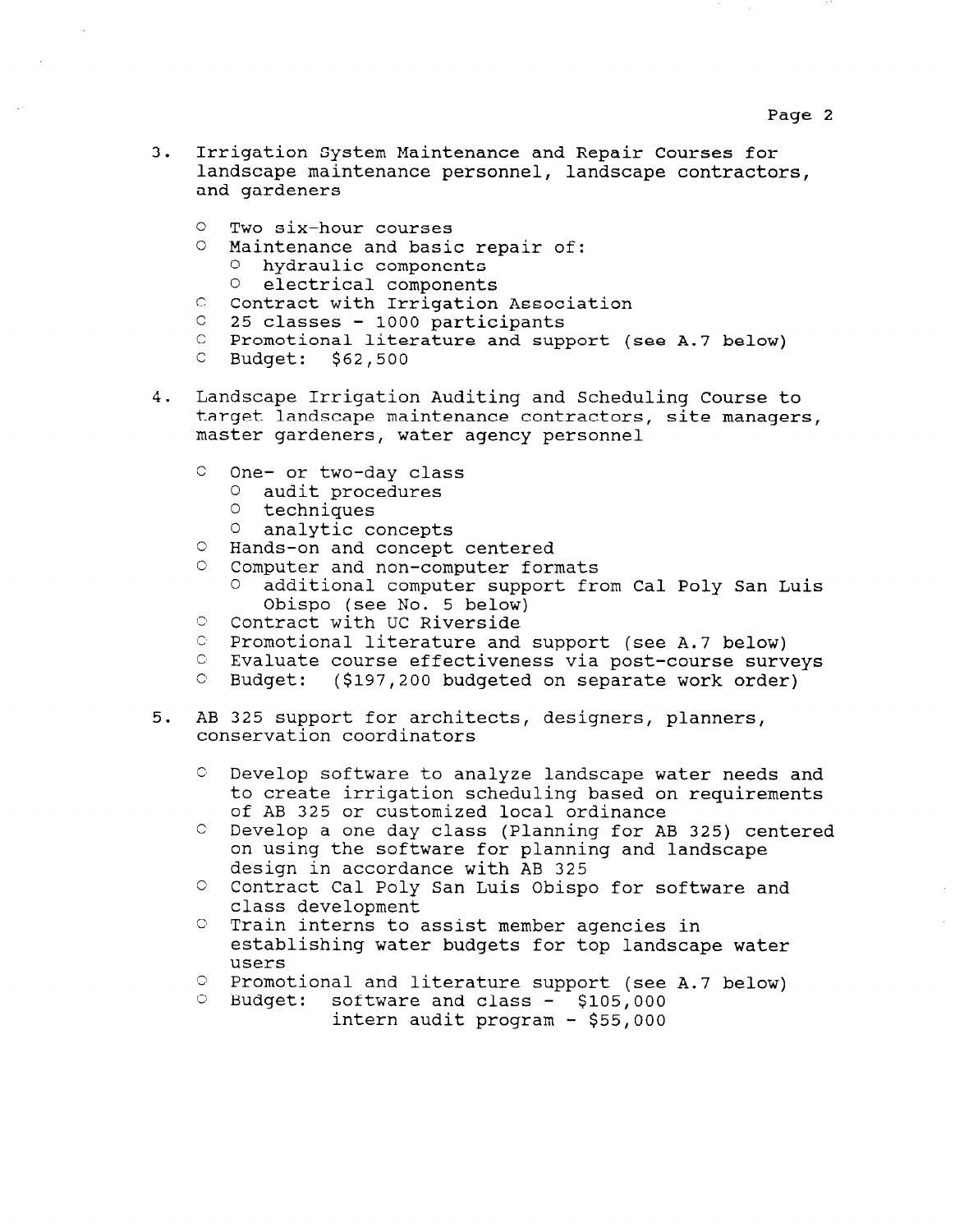- 6. Public Relations Presentations for city councils, water boards, local service groups
	- <sup>0</sup>Half-hour to hour sessions
		- <sup>0</sup>drought conditions
		- <sup>0</sup>supply/demand constraints
		- <sup>0</sup>summary of conservation program opportunities
		- 0 public/private partnership emphasis
	- <sup>C</sup>Contractor on retainer/conservation coordinator C Agency support: local promotion and arrang
	- presentations to local group
	- presentations to focal groups<br>© Promotional literature and support (see A.7 below
	- 0 50 presentations
	- O Budget: \$15,000
- 7. Program Coordinator/Organizer
	- $\circ$  Coordinates and organizes the various classes, workshops and courses listed above and for other conservation courses, meetings, etc.
	- '3 Works hand-in-hand with agencies and subagencies, acting as an extension of staff
	- 3 Permits course contractors to focus efforts where their skills are best used - conducting courses
	- 3 Organizes regional data bank of potential attendees
	- 3 Develops and maintains promotional materials
	- 3 Develops and maintains data base for information dissemination (see Item C.l-6 below)
	- 3 Budget: \$25,000

### B. DRY CLIMATE LANDSCAPE PROMOTION

- 1. Promote network of selected regional centers that teach dry climate landscape fundamentals (design, soil improvements, limited turf areas, use of mulches, use of low-water-demand plants, efficient irrigation, and appropriate maintenance)
	- 0 Select sites with high public visibility, possibly Western MWD, Irvine Ranch WD, San Diego Zoo and Wild MESCEIN RWD, ITAINE RANCH WD, BAN DIEGO 200 Antmal Fair, the DA County Alboretum, Fullerton Arboretum, and sites on West Side, and San Fernando Valley <sup>0</sup>Develop supporting literature for distribution through
	- pevelop supporting literature for distributi public libraries, garden clubs, service clubs, schools, nurseries, new housing developments, etc.
	- 0 Budget: \$50,000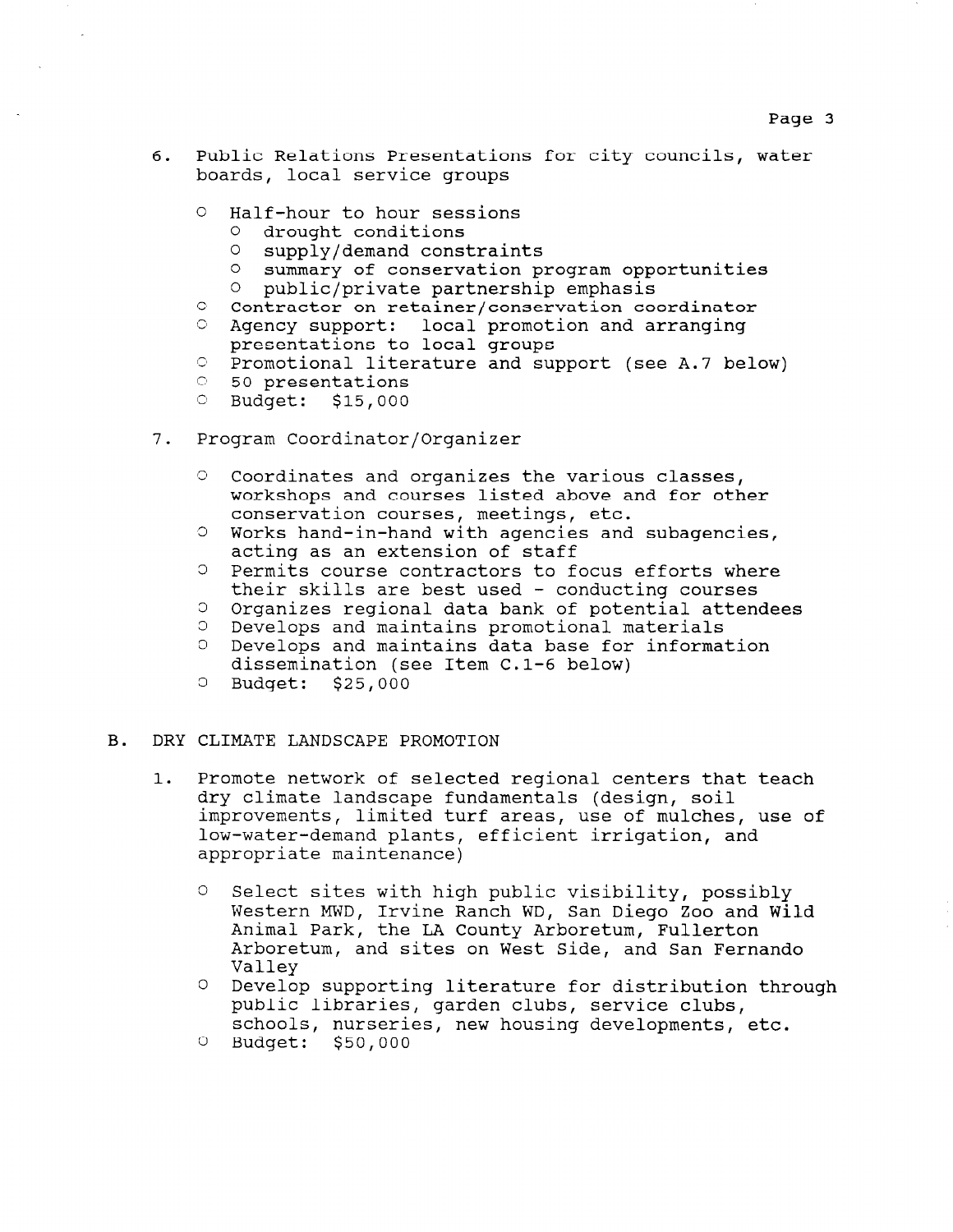- 2. Co-sponsor contests with water agencies for the "Top Ten" dry climate landscape sites. Co-sponsorship to include cash awards, contest publicity, community recognition, and news releases
	- O Solicit participation of local garden clubs, nurseries, home improvement centers, and other business and community groups
	- C Develop literature to support unguided tours of awardwinning sites (with owners' consent)
	- $C$  20 contests; awards of \$1000, \$750, \$500 and \$250 plus framed certificates of recognition
	- <sup>C</sup>Budget: \$20,000
- 3. Conduct short workshops for interested home and business owners, garden clubs, service clubs, nurseries, and home improvement centers
	- C Cover dry climate landscape principles and anticipated water savings (present and extrapolated)
	- <sup>C</sup>Provide supporting literature and list of local businesses and professionals who provide dry climate services and materials
	- <sup>C</sup>Post-workshop: demonstrate computer-designed landscape options
	- $C$  Workshops 3 hours each
	- <sup>C</sup>Budget: \$10,000
- 4. Co-sponsor with local water agencies and residential developers the landscaping of model homes with dry climate landscape
	- 0 Promote concept of environmentally efficient homes
	- <sup>0</sup>Each home buyer is provided with supporting literature and list of local businesses and professionals who provide xeriscape services and materials
	- <sup>0</sup>Cash rebates solicited from local businesses and professionals
	- <sup>0</sup>Developer installs separate metering for monitoring landscape water use
	- <sup>0</sup>Developer incentives: positive publicity (being environmentally responsible) and the building permit (no permit by local building authority without consent to installing sample dry climate landscape and distributing supporting materials to home-buyers)
	- 0 Budget: \$ 0 (to be requested in 1993-94 budget)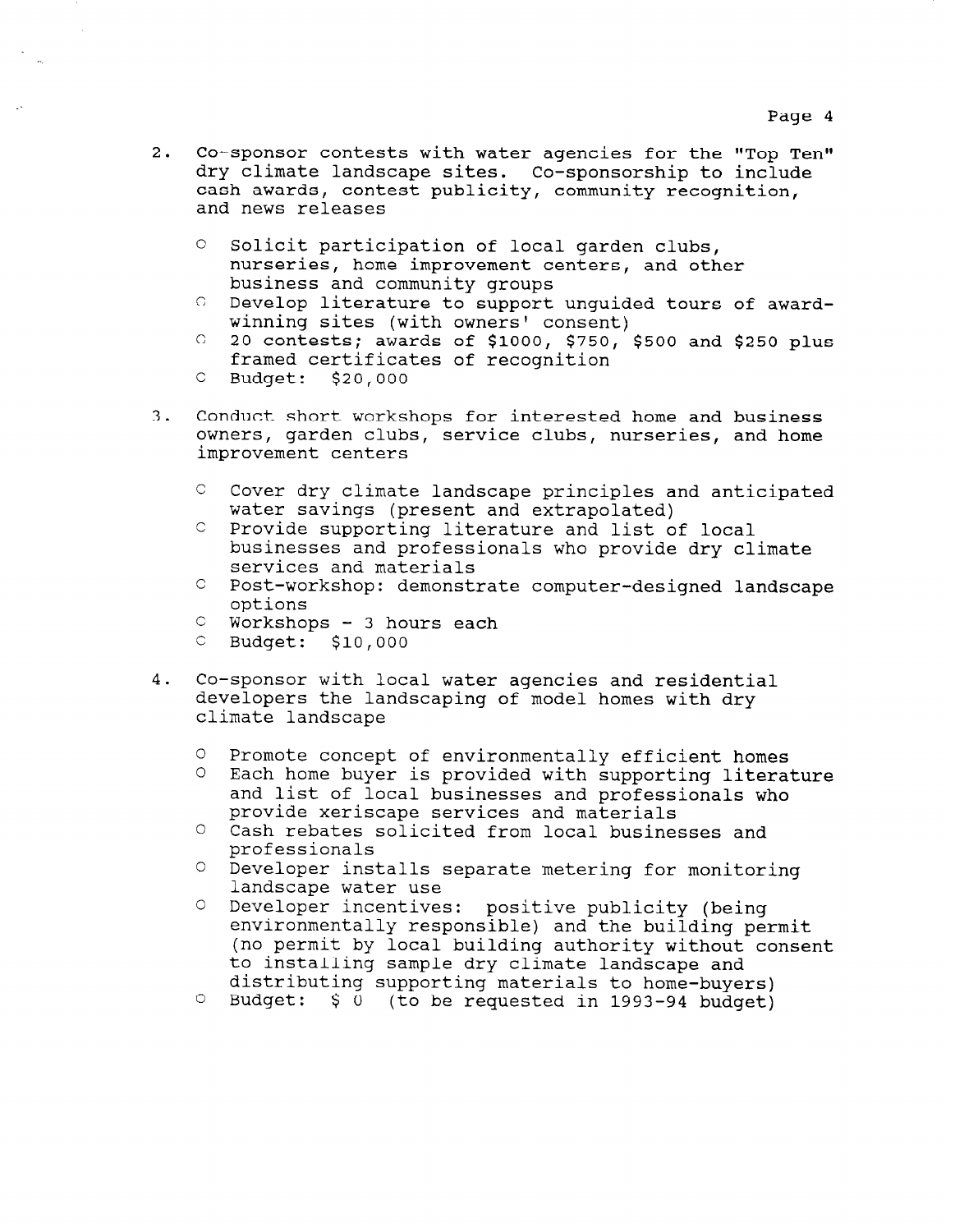- 5. Solicit cooperation of nurserymen to promote and stock dry climate landscape plant materials
	- <sup>0</sup>Educate nursery owners and staff of Southern California's highly tenuous water supply situation and the need to conserve water. Highlight potential savings achievable with dry climate landscape
	- C Hour-long presentations at local California Association of Nurserymen meetings and at local nurseries and garden centers
	- $C$  Provide nursery signs for dry climate plants, dry climate calendar, etc.
	- C Solicit co-sponsorship of California Association of nurserymen
	- 0 20 classes
	- 0 Budget: \$10,000

### C. INFORMATION DISSEMINATION

- 1. Provide central information source for green industry keeping track of:
	- <sup>0</sup>Calendar of upcoming green industry events
	- <sup>0</sup>Latest pertinent water-related landscape issues and listing of source(s)
- 2. Maintain library of water-related, landscape publications and articles
- 3. Develop data base of green industry personnel
	- 13 Utilize lists of participants of various education courses, membership rosters of green industry groups, university personnel, etc.
- 4. Distribute quarterly newsletter highlighting most recent  $\epsilon$  calendar of upcoming green industry events and summary of carenaar of apcoming green industry events a
- 5. Solicit co-sponsorship from green industry groups (CLCA, CAN, CLAA, Xeriscape Foundation, IA, etc.
- 6. Budget: \$10,000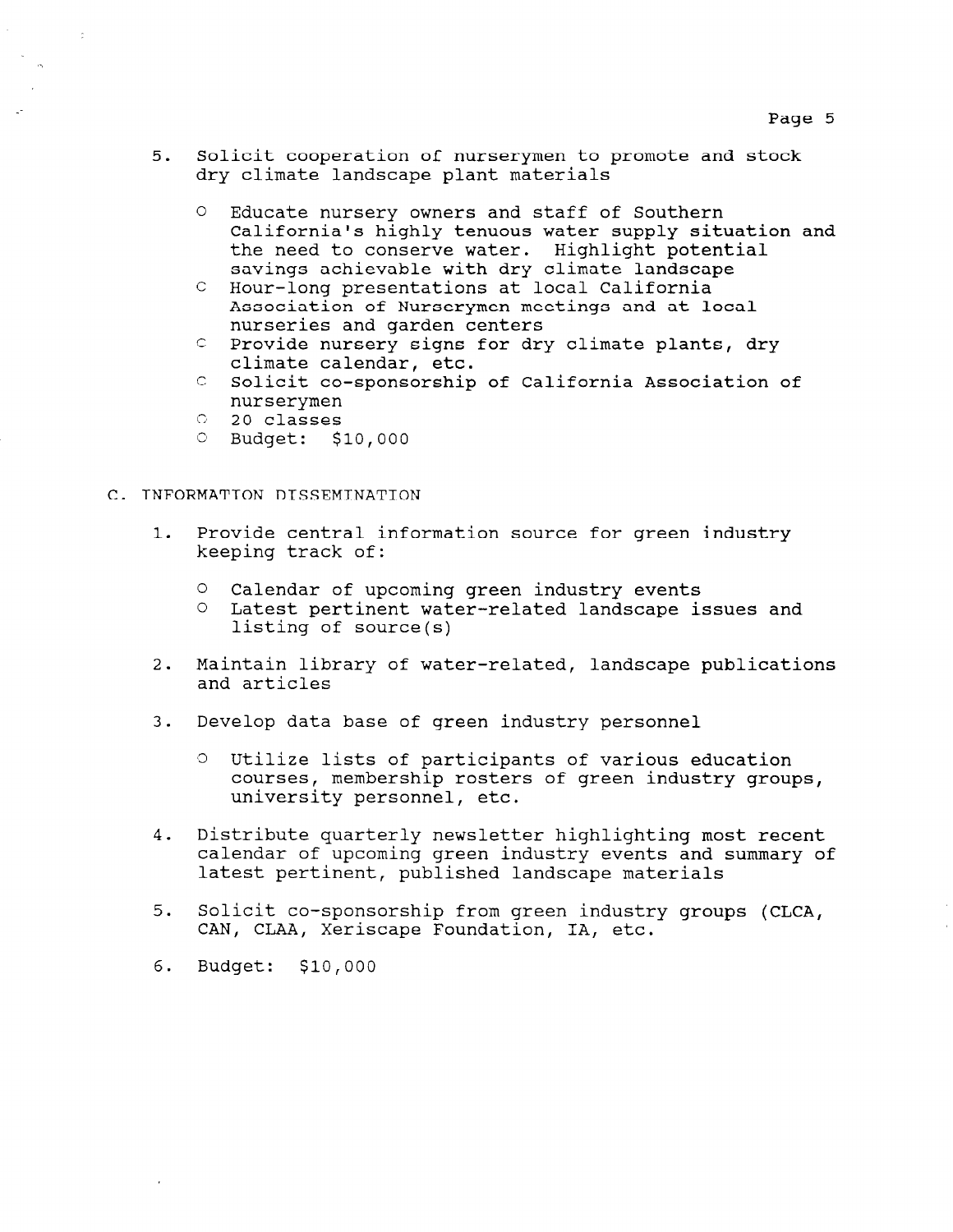### Page 6

#### D. RESEARCH

 $\sim 2^{\circ}$ 

 $\bar{\Delta}$ 

- 1. Trees, shrubs and groundcovers: water requirements
	- <sup>0</sup>UC Riverside
	- <sup>0</sup>Budget: \$80,000 per year for three years
- 2. Inexpensive, reliable moisture sensors
	- C Testing existing products
	- c Developing specification for required product
	- C Testing by Center for Irrigation Technology
	- c Budget: \$50,000

## E. PILOT PROJECTS

- 1. Centralized landscape irrigation control system
	- C Target: schools, public housing <sup>C</sup>Budget: \$25,000
- 2. Quantification of water conservation in different landscape settings:
	- C Residential audit program
	- c Budget: \$250,000
	- C School retrofit program
	- 0 Budget: \$100,000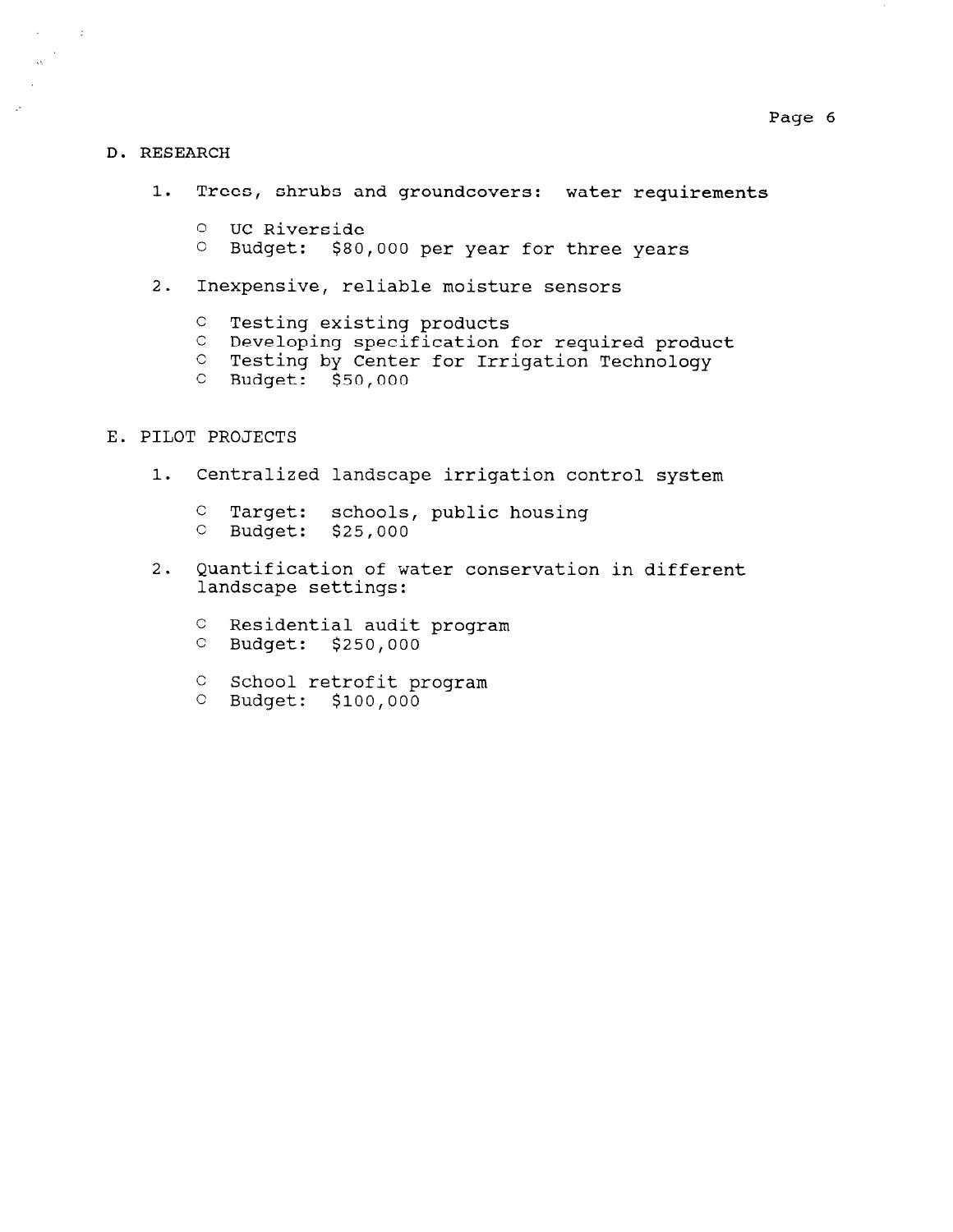Page 7

 $\epsilon$ 

# LANDSCAPE PROGRAM BUDGET SUMMARY

 $\sim$  $\mathcal{A}^{\text{max}}_{\text{max}}$  $\frac{1}{2} \frac{1}{2} \frac{1}{2} \frac{1}{2}$ 

 $\sim$  $\mathbb{R}^2$ 

|    |                           |                                                      | Fiscal Year |              |  |  |
|----|---------------------------|------------------------------------------------------|-------------|--------------|--|--|
|    |                           |                                                      | $1992 - 93$ | $1993 - 94$  |  |  |
| 1. |                           | Courses                                              |             |              |  |  |
|    | Α.                        |                                                      |             |              |  |  |
|    |                           | Residential Landscape Water<br>Conservation Workshop |             |              |  |  |
|    | <b>B</b> .                | Gardeners' Irrigation "Short Course"                 | 50,000      | 50,000       |  |  |
|    | c.                        | Irrigation System Maintenance                        | 50,000      | 75,000       |  |  |
|    |                           | and Repair                                           | 62,500      |              |  |  |
|    | D.                        | Landscape Irrigation Auditing                        |             | 75,000       |  |  |
|    |                           | and Scheduling                                       | $\star$     | 240,000      |  |  |
|    |                           | E. AB 325 Support                                    | 105,000     | 60,000       |  |  |
|    | F.                        | Public Relations Presentations                       | 15,000      | 30,000       |  |  |
|    |                           |                                                      |             |              |  |  |
| 2. |                           | Course organizer/coordinator                         | 25,000      | 60,000       |  |  |
|    |                           |                                                      |             |              |  |  |
| 3. |                           | Dry Climate Landscape Promotion                      |             |              |  |  |
|    | Α.                        | Support for regional centers                         | 50,000      | 100,000      |  |  |
|    | <b>B.</b>                 | "Top Ten" award contests                             | 20,000      | 50,000       |  |  |
|    | $C$ .                     | Dry climate workshops                                | 10,000      | 25,000       |  |  |
|    | D.                        | Model home promotions                                | 0           | 25,000       |  |  |
|    | E.                        | Dry climate plant material promotion                 |             |              |  |  |
|    |                           | with local nurseries                                 | 10,000      | 20,000       |  |  |
|    |                           |                                                      |             |              |  |  |
| 4. | Information Dissemination |                                                      |             |              |  |  |
|    | Α.                        | Developing data base                                 | 10,000      |              |  |  |
|    | <b>B</b> .                | Maintaining library                                  | **          | **           |  |  |
|    | $C$ .                     | Tracking current events                              |             |              |  |  |
|    |                           | and information                                      | **          | $\star\star$ |  |  |
|    | D.                        | Distributing quarterly newsletter                    | 0           | 20,000       |  |  |
| 5. |                           | Research                                             |             |              |  |  |
|    |                           |                                                      |             |              |  |  |
|    | Α.                        | Trees, shrubs and groundcovers:                      |             |              |  |  |
|    |                           | water use                                            | 80,000      | 80,000       |  |  |
|    | <b>B.</b>                 | Study to identify inexpensive,                       |             |              |  |  |
|    |                           | reliable moisture sensors                            | 50,000      | 0            |  |  |
|    | $C$ .                     | Centralized irrigation control                       |             |              |  |  |
|    |                           | system study                                         | 25,000      | 0            |  |  |
|    | $D$ .                     | Other - unspecified                                  | 0           | 50,000       |  |  |